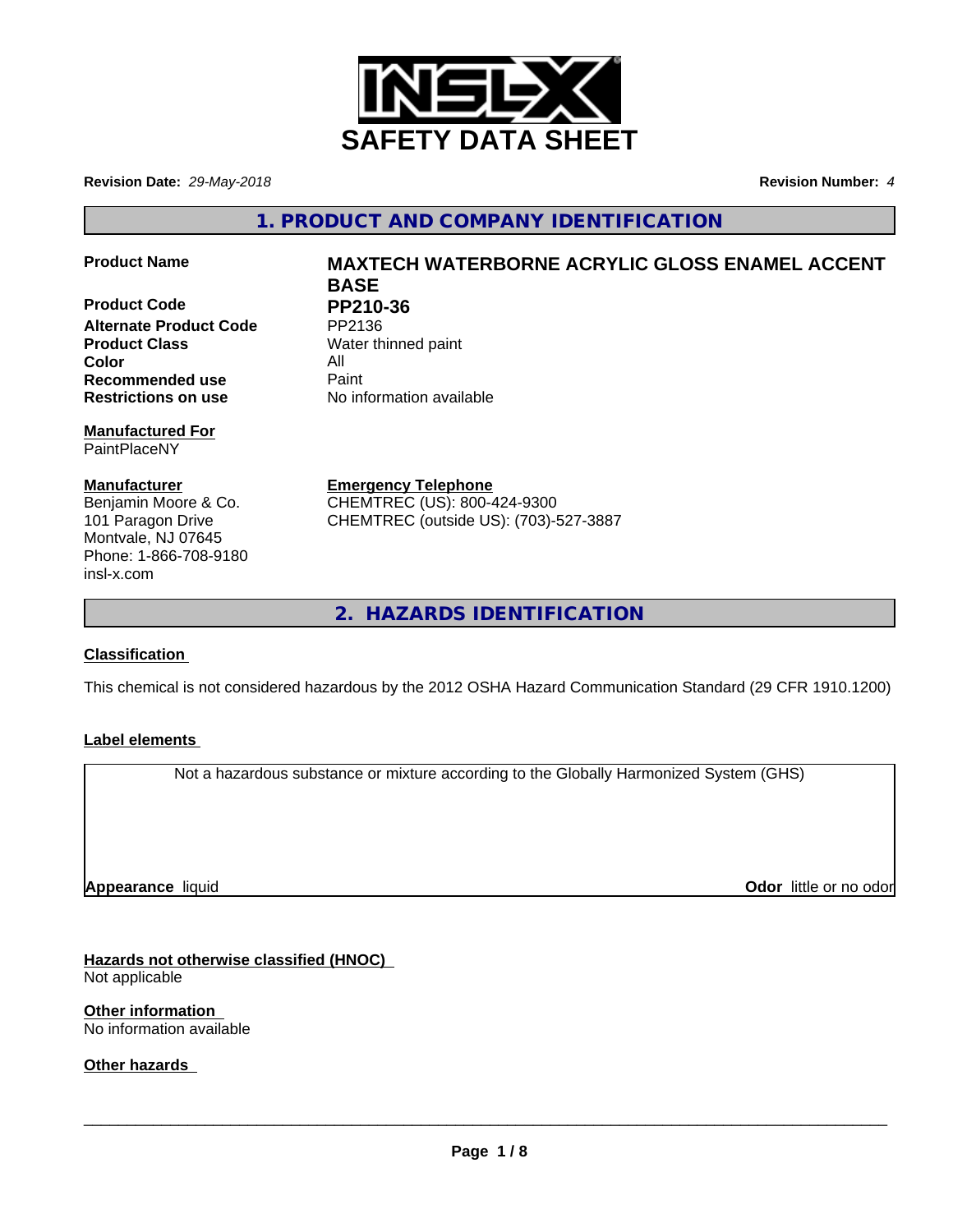**CAUTION:** All floor coatings may become slippery when wet. Where non-skid characteristics are desired, a small amount of clean sand may be added. Stir often during application.

## **3. COMPOSITION INFORMATION ON COMPONENTS**

| <b>Chemical name</b>                      | <b>CAS No.</b> | Weight-% |
|-------------------------------------------|----------------|----------|
| Kaolin                                    | 1332-58-7      |          |
| Propanoic acid, 2-methyl-, monoester with | 25265-77-4     |          |
| 2,2,4-trimethyl-1,3-pentanediol           |                |          |
| Ammonia                                   | 7664-41-7      | U.O      |

|                                                  | 4. FIRST AID MEASURES                                                                                    |
|--------------------------------------------------|----------------------------------------------------------------------------------------------------------|
| <b>General Advice</b>                            | No hazards which require special first aid measures.                                                     |
| <b>Eye Contact</b>                               | Rinse thoroughly with plenty of water for at least 15 minutes and consult a<br>physician.                |
| <b>Skin Contact</b>                              | Wash off immediately with soap and plenty of water while removing all<br>contaminated clothes and shoes. |
| <b>Inhalation</b>                                | Move to fresh air. If symptoms persist, call a physician.                                                |
| Ingestion                                        | Clean mouth with water and afterwards drink plenty of water. Consult a physician<br>if necessary.        |
| <b>Most Important</b><br><b>Symptoms/Effects</b> | None known.                                                                                              |
| <b>Notes To Physician</b>                        | Treat symptomatically.                                                                                   |

**5. FIRE-FIGHTING MEASURES**

| Use extinguishing measures that are appropriate to local<br>circumstances and the surrounding environment.                                   |
|----------------------------------------------------------------------------------------------------------------------------------------------|
| As in any fire, wear self-contained breathing apparatus<br>pressure-demand, MSHA/NIOSH (approved or equivalent)<br>and full protective gear. |
| Closed containers may rupture if exposed to fire or<br>extreme heat.                                                                         |
| No.                                                                                                                                          |
| No.                                                                                                                                          |
| Not applicable<br>Not applicable<br>Not applicable                                                                                           |
|                                                                                                                                              |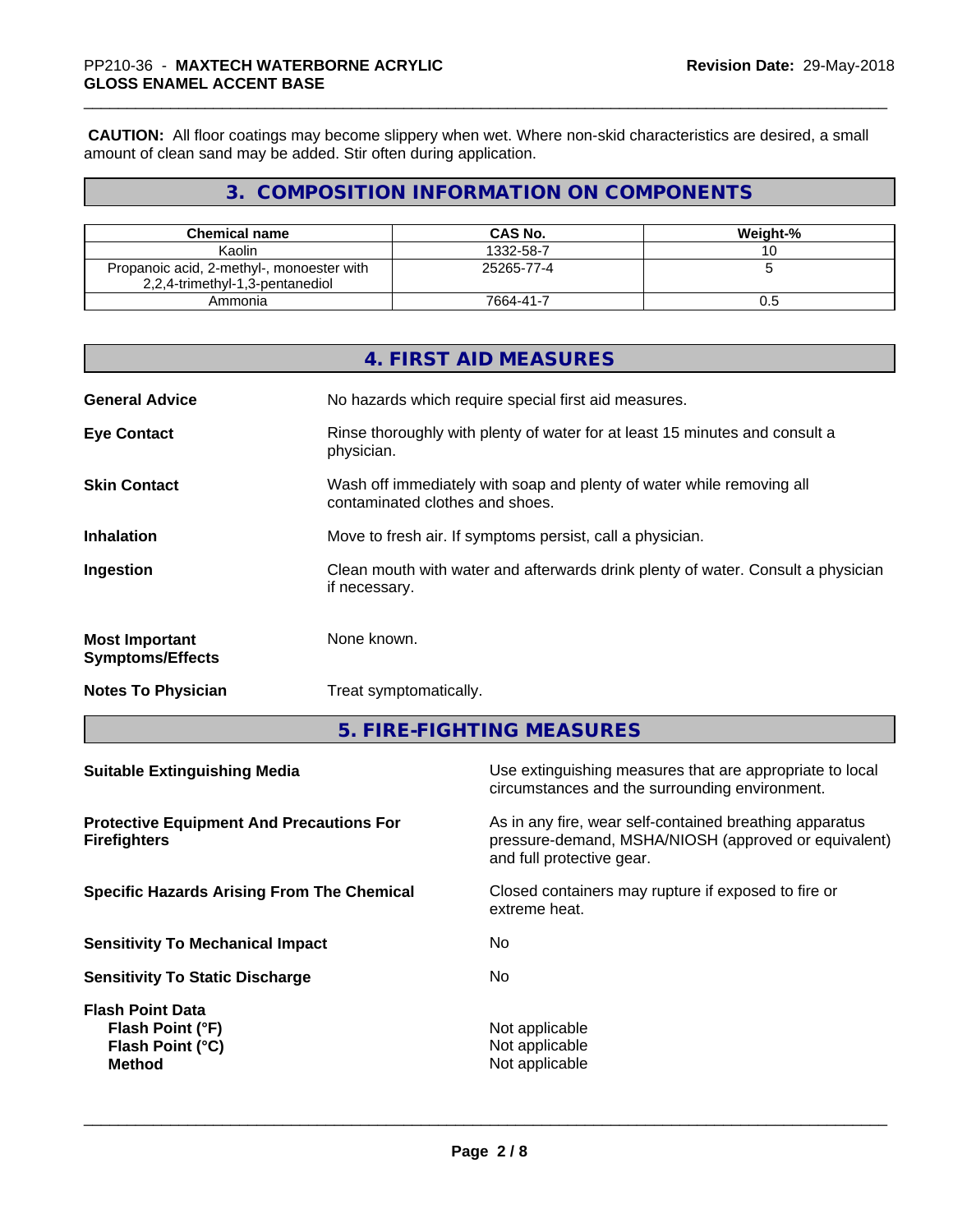#### **Flammability Limits In Air**

**Lower flammability limit:** Not applicable **Upper flammability limit:** Not applicable

**NFPA Health:** 1 **Flammability:** 0 **Instability:** 0 **Special:** Not Applicable

#### **NFPA Legend**

- 0 Not Hazardous
- 1 Slightly
- 2 Moderate
- 3 High
- 4 Severe

*The ratings assigned are only suggested ratings, the contractor/employer has ultimate responsibilities for NFPA ratings where this system is used.*

*Additional information regarding the NFPA rating system is available from the National Fire Protection Agency (NFPA) at www.nfpa.org.*

## **6. ACCIDENTAL RELEASE MEASURES**

| <b>Personal Precautions</b>      | Avoid contact with skin, eyes and clothing. Ensure adequate ventilation.                                                                                                         |
|----------------------------------|----------------------------------------------------------------------------------------------------------------------------------------------------------------------------------|
| <b>Other Information</b>         | Prevent further leakage or spillage if safe to do so.                                                                                                                            |
| <b>Environmental precautions</b> | See Section 12 for additional Ecological Information.                                                                                                                            |
| <b>Methods for Cleaning Up</b>   | Soak up with inert absorbent material. Sweep up and shovel into suitable<br>containers for disposal.                                                                             |
|                                  | 7. HANDLING AND STORAGE                                                                                                                                                          |
| <b>Handling</b>                  | Avoid contact with skin, eyes and clothing. Avoid breathing vapors, spray mists or<br>sanding dust. In case of insufficient ventilation, wear suitable respiratory<br>equipment. |
| <b>Storage</b>                   | Keep container tightly closed. Keep out of the reach of children.                                                                                                                |
| <b>Incompatible Materials</b>    | No information available                                                                                                                                                         |

## **8. EXPOSURE CONTROLS/PERSONAL PROTECTION**

#### **Exposure Limits**

| Chemical name | <b>ACGIH TLV</b>         | <b>OSHA PEL</b>            |
|---------------|--------------------------|----------------------------|
| Kaolin        | $2 \text{ mg/m}^3$ - TWA | 15 mg/m <sup>3</sup> - TWA |
|               |                          | 5 mg/m $3$ - TWA           |
| Ammonia       | 25 ppm - TWA             | 50 ppm - TWA               |
|               | 35 ppm - STEL            | $35 \text{ mg/m}^3$ - TWA  |

#### **Legend**

ACGIH - American Conference of Governmental Industrial Hygienists Exposure Limits OSHA - Occupational Safety & Health Administration Exposure Limits N/E - Not Established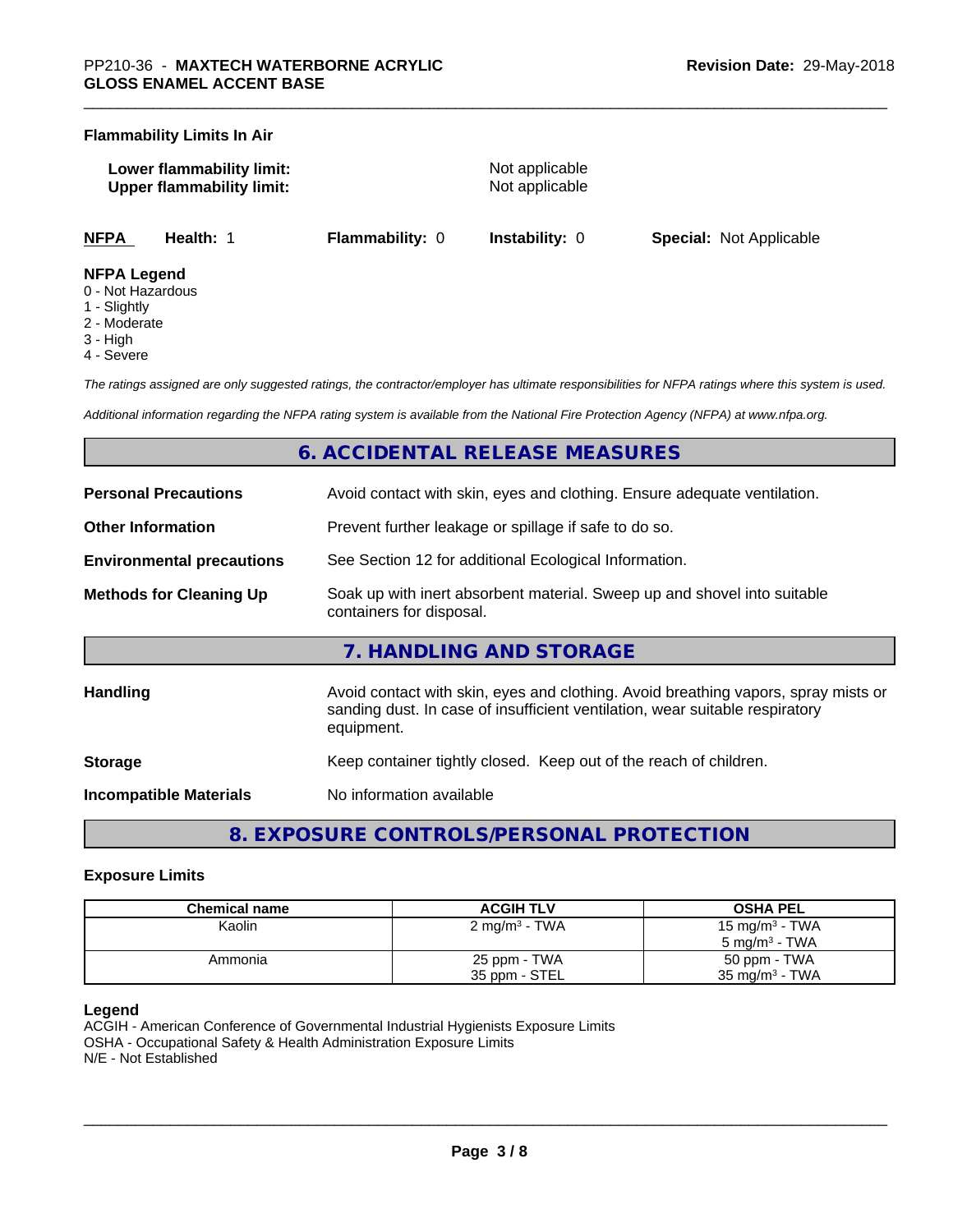| <b>Engineering Measures</b>          | Ensure adequate ventilation, especially in confined areas.                                                                          |
|--------------------------------------|-------------------------------------------------------------------------------------------------------------------------------------|
| <b>Personal Protective Equipment</b> |                                                                                                                                     |
| <b>Eye/Face Protection</b>           | Safety glasses with side-shields.                                                                                                   |
| <b>Skin Protection</b>               | Protective gloves and impervious clothing.                                                                                          |
| <b>Respiratory Protection</b>        | In case of insufficient ventilation wear suitable respiratory equipment.                                                            |
| <b>Hygiene Measures</b>              | Avoid contact with skin, eyes and clothing. Remove and wash contaminated<br>clothing before re-use. Wash thoroughly after handling. |

## **9. PHYSICAL AND CHEMICAL PROPERTIES**

| Appearance                           | liquid                   |
|--------------------------------------|--------------------------|
| Odor                                 | little or no odor        |
| <b>Odor Threshold</b>                | No information available |
| Density (Ibs/gal)                    | $8.80 - 8.90$            |
| <b>Specific Gravity</b>              | $1.05 - 1.07$            |
| рH                                   | No information available |
| <b>Viscosity (cps)</b>               | No information available |
| Solubility(ies)                      | No information available |
| <b>Water solubility</b>              | No information available |
| <b>Evaporation Rate</b>              | No information available |
| Vapor pressure @20 °C (kPa)          | No information available |
| Vapor density                        | No information available |
| Wt. % Solids                         | $30 - 40$                |
| Vol. % Solids                        | $30 - 40$                |
| Wt. % Volatiles                      | $60 - 70$                |
| Vol. % Volatiles                     | $60 - 70$                |
| <b>VOC Regulatory Limit (g/L)</b>    | < 250                    |
| <b>Boiling Point (°F)</b>            | 212                      |
| <b>Boiling Point (°C)</b>            | 100                      |
| <b>Freezing Point (°F)</b>           | 32                       |
| <b>Freezing Point (°C)</b>           | 0                        |
| Flash Point (°F)                     | Not applicable           |
| Flash Point (°C)                     | Not applicable           |
| <b>Method</b>                        | Not applicable           |
| <b>Flammability (solid, gas)</b>     | Not applicable           |
| <b>Upper flammability limit:</b>     | Not applicable           |
| Lower flammability limit:            | Not applicable           |
| <b>Autoignition Temperature (°F)</b> | No information available |
| <b>Autoignition Temperature (°C)</b> | No information available |
| Decomposition Temperature (°F)       | No information available |
| Decomposition Temperature (°C)       | No information available |
| <b>Partition coefficient</b>         | No information available |

## **10. STABILITY AND REACTIVITY**

**Reactivity Not Applicable Not Applicable** 

**Chemical Stability Chemical Stability** Stable under normal conditions.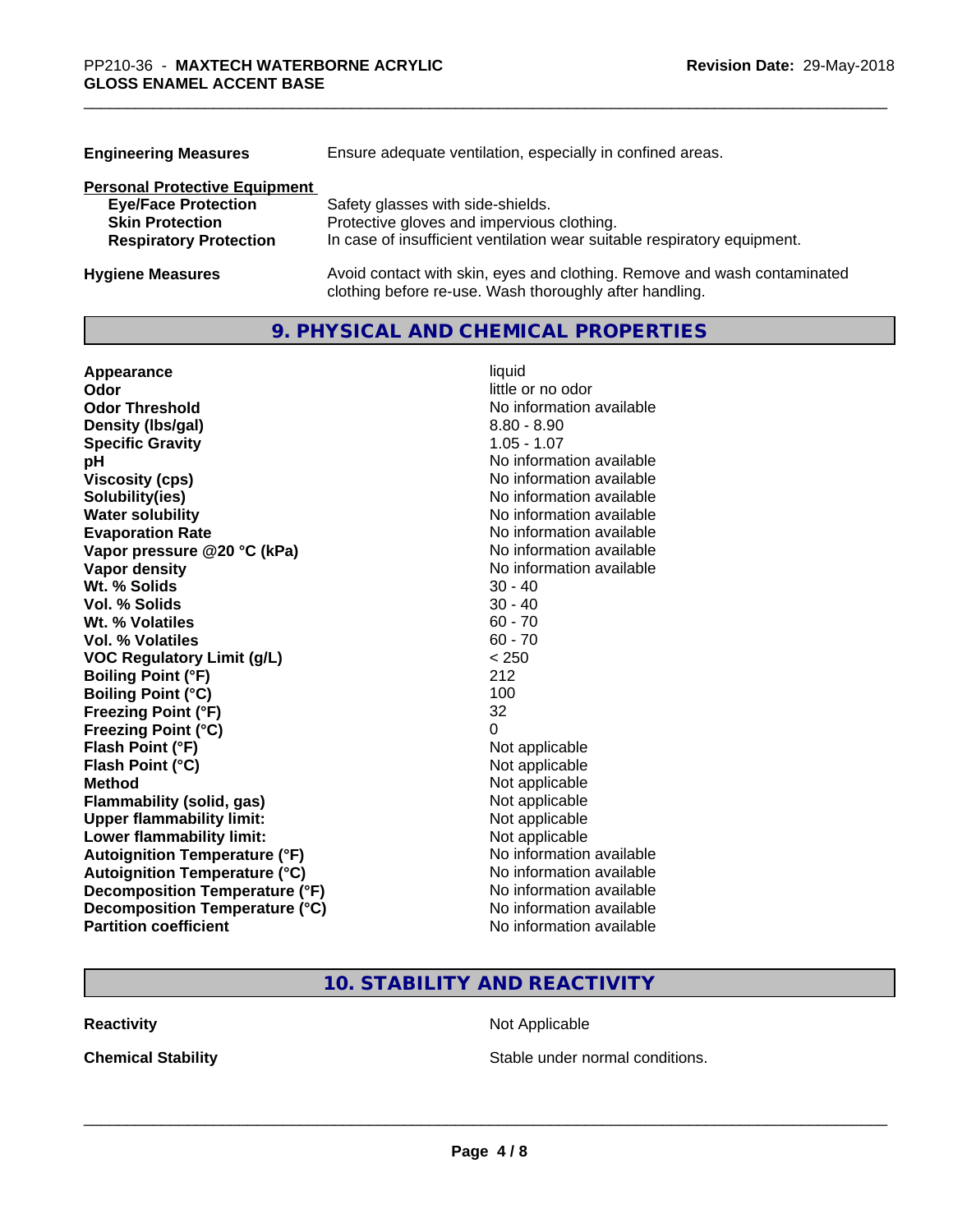| <b>Conditions to avoid</b>                                                                                                                                                                                                                                                                                                                                                                                              | Prevent from freezing.                                                                                                                                                                                                                                                                                                                                                                                                                                                                                                                                                                                                                                          |
|-------------------------------------------------------------------------------------------------------------------------------------------------------------------------------------------------------------------------------------------------------------------------------------------------------------------------------------------------------------------------------------------------------------------------|-----------------------------------------------------------------------------------------------------------------------------------------------------------------------------------------------------------------------------------------------------------------------------------------------------------------------------------------------------------------------------------------------------------------------------------------------------------------------------------------------------------------------------------------------------------------------------------------------------------------------------------------------------------------|
| <b>Incompatible Materials</b>                                                                                                                                                                                                                                                                                                                                                                                           | No materials to be especially mentioned.                                                                                                                                                                                                                                                                                                                                                                                                                                                                                                                                                                                                                        |
| <b>Hazardous Decomposition Products</b>                                                                                                                                                                                                                                                                                                                                                                                 | None under normal use.                                                                                                                                                                                                                                                                                                                                                                                                                                                                                                                                                                                                                                          |
| <b>Possibility of hazardous reactions</b>                                                                                                                                                                                                                                                                                                                                                                               | None under normal conditions of use.                                                                                                                                                                                                                                                                                                                                                                                                                                                                                                                                                                                                                            |
|                                                                                                                                                                                                                                                                                                                                                                                                                         | 11. TOXICOLOGICAL INFORMATION                                                                                                                                                                                                                                                                                                                                                                                                                                                                                                                                                                                                                                   |
| <b>Product Information</b>                                                                                                                                                                                                                                                                                                                                                                                              |                                                                                                                                                                                                                                                                                                                                                                                                                                                                                                                                                                                                                                                                 |
| Information on likely routes of exposure                                                                                                                                                                                                                                                                                                                                                                                |                                                                                                                                                                                                                                                                                                                                                                                                                                                                                                                                                                                                                                                                 |
| <b>Principal Routes of Exposure</b>                                                                                                                                                                                                                                                                                                                                                                                     | Eye contact, skin contact and inhalation.                                                                                                                                                                                                                                                                                                                                                                                                                                                                                                                                                                                                                       |
| <b>Acute Toxicity</b>                                                                                                                                                                                                                                                                                                                                                                                                   |                                                                                                                                                                                                                                                                                                                                                                                                                                                                                                                                                                                                                                                                 |
| <b>Product Information</b>                                                                                                                                                                                                                                                                                                                                                                                              | No information available                                                                                                                                                                                                                                                                                                                                                                                                                                                                                                                                                                                                                                        |
|                                                                                                                                                                                                                                                                                                                                                                                                                         | Symptoms related to the physical, chemical and toxicological characteristics                                                                                                                                                                                                                                                                                                                                                                                                                                                                                                                                                                                    |
| <b>Symptoms</b>                                                                                                                                                                                                                                                                                                                                                                                                         | No information available                                                                                                                                                                                                                                                                                                                                                                                                                                                                                                                                                                                                                                        |
|                                                                                                                                                                                                                                                                                                                                                                                                                         | Delayed and immediate effects as well as chronic effects from short and long-term exposure                                                                                                                                                                                                                                                                                                                                                                                                                                                                                                                                                                      |
| Eye contact<br><b>Skin contact</b><br><b>Inhalation</b><br>Ingestion<br><b>Sensitization</b><br><b>Neurological Effects</b><br><b>Mutagenic Effects</b><br><b>Reproductive Effects</b><br><b>Developmental Effects</b><br><b>Target organ effects</b><br><b>STOT - single exposure</b><br><b>STOT - repeated exposure</b><br>Other adverse effects<br><b>Aspiration Hazard</b><br><b>Numerical measures of toxicity</b> | May cause slight irritation.<br>Substance may cause slight skin irritation. Prolonged or repeated contact may dry<br>skin and cause irritation.<br>May cause irritation of respiratory tract.<br>Ingestion may cause gastrointestinal irritation, nausea, vomiting and diarrhea.<br>No information available<br>No information available.<br>No information available.<br>No information available.<br>No information available.<br>No information available.<br>No information available.<br>No information available<br>No information available.<br>No information available<br>The following values are calculated based on chapter 3.1 of the GHS document |
|                                                                                                                                                                                                                                                                                                                                                                                                                         |                                                                                                                                                                                                                                                                                                                                                                                                                                                                                                                                                                                                                                                                 |
| <b>ATEmix (oral)</b><br><b>ATEmix (dermal)</b><br><b>ATEmix (inhalation-dust/mist)</b>                                                                                                                                                                                                                                                                                                                                  | 29753 mg/kg<br>83606 mg/kg<br>97.5 mg/L                                                                                                                                                                                                                                                                                                                                                                                                                                                                                                                                                                                                                         |
| <b>Component Information</b>                                                                                                                                                                                                                                                                                                                                                                                            |                                                                                                                                                                                                                                                                                                                                                                                                                                                                                                                                                                                                                                                                 |
| Kaolin<br>LD50 Oral: > 5000 mg/kg (Rat)<br>Ammonia                                                                                                                                                                                                                                                                                                                                                                      |                                                                                                                                                                                                                                                                                                                                                                                                                                                                                                                                                                                                                                                                 |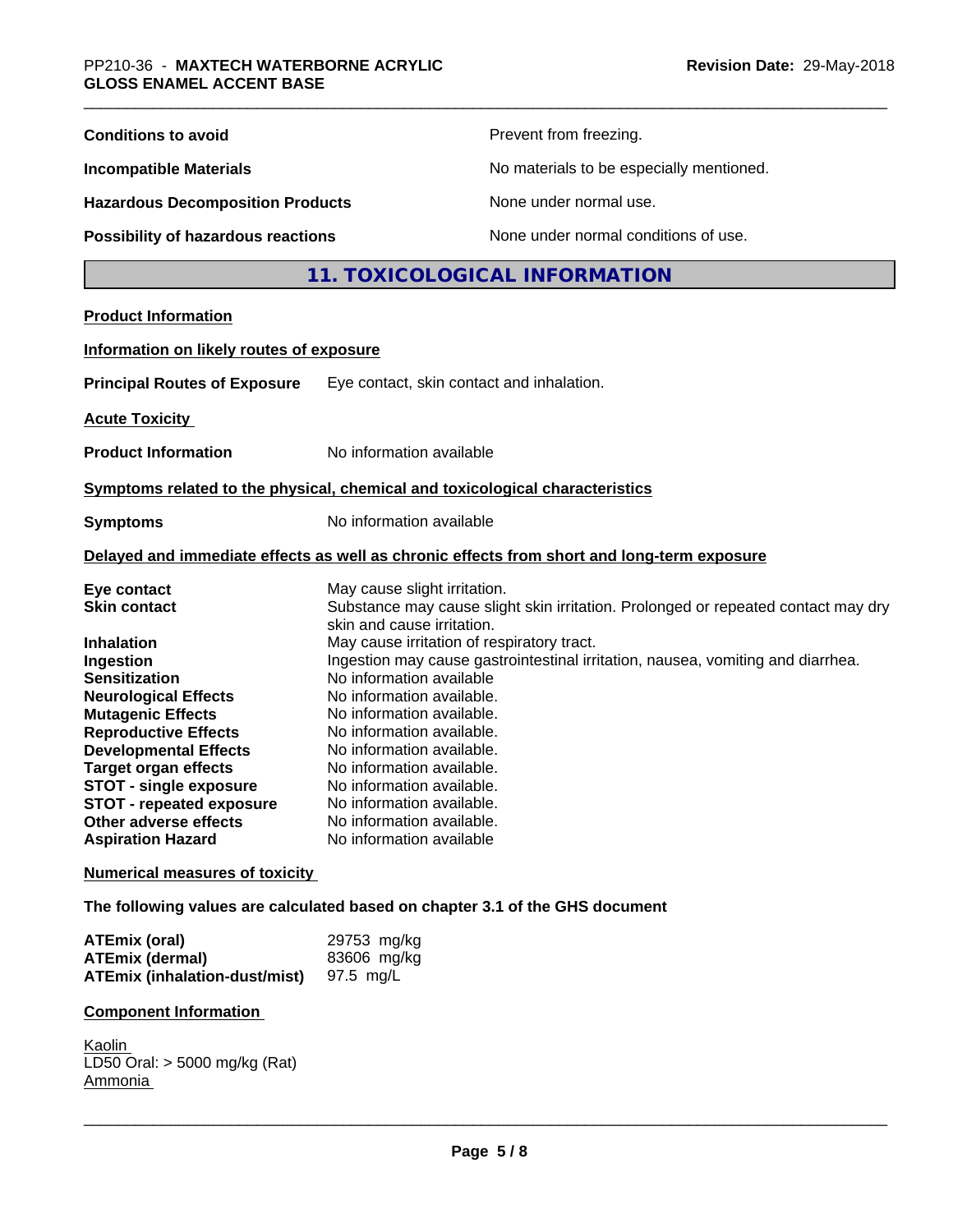LC50 Inhalation (Vapor): 2000 ppm (Rat, 4 hr.)

#### **Carcinogenicity**

*There are no known carcinogenic chemicals in this product above reportable levels.*

**12. ECOLOGICAL INFORMATION**

#### **Ecotoxicity Effects**

The environmental impact of this product has not been fully investigated.

#### **Product Information**

#### **Acute Toxicity to Fish**

#### No information available

### **Acute Toxicity to Aquatic Invertebrates**

No information available

#### **Acute Toxicity to Aquatic Plants**

No information available

#### **Persistence / Degradability**

No information available.

#### **Bioaccumulation**

No information available.

#### **Mobility in Environmental Media**

No information available.

#### **Ozone**

No information available

#### **Component Information**

#### **Acute Toxicity to Fish**

No information available

#### **Acute Toxicity to Aquatic Invertebrates**

No information available

#### **Acute Toxicity to Aquatic Plants**

No information available

## **13. DISPOSAL CONSIDERATIONS**

**Waste Disposal Method** Dispose of in accordance with federal, state, and local regulations. Local requirements may vary, consult your sanitation department or state-designated environmental protection agency for more disposal options.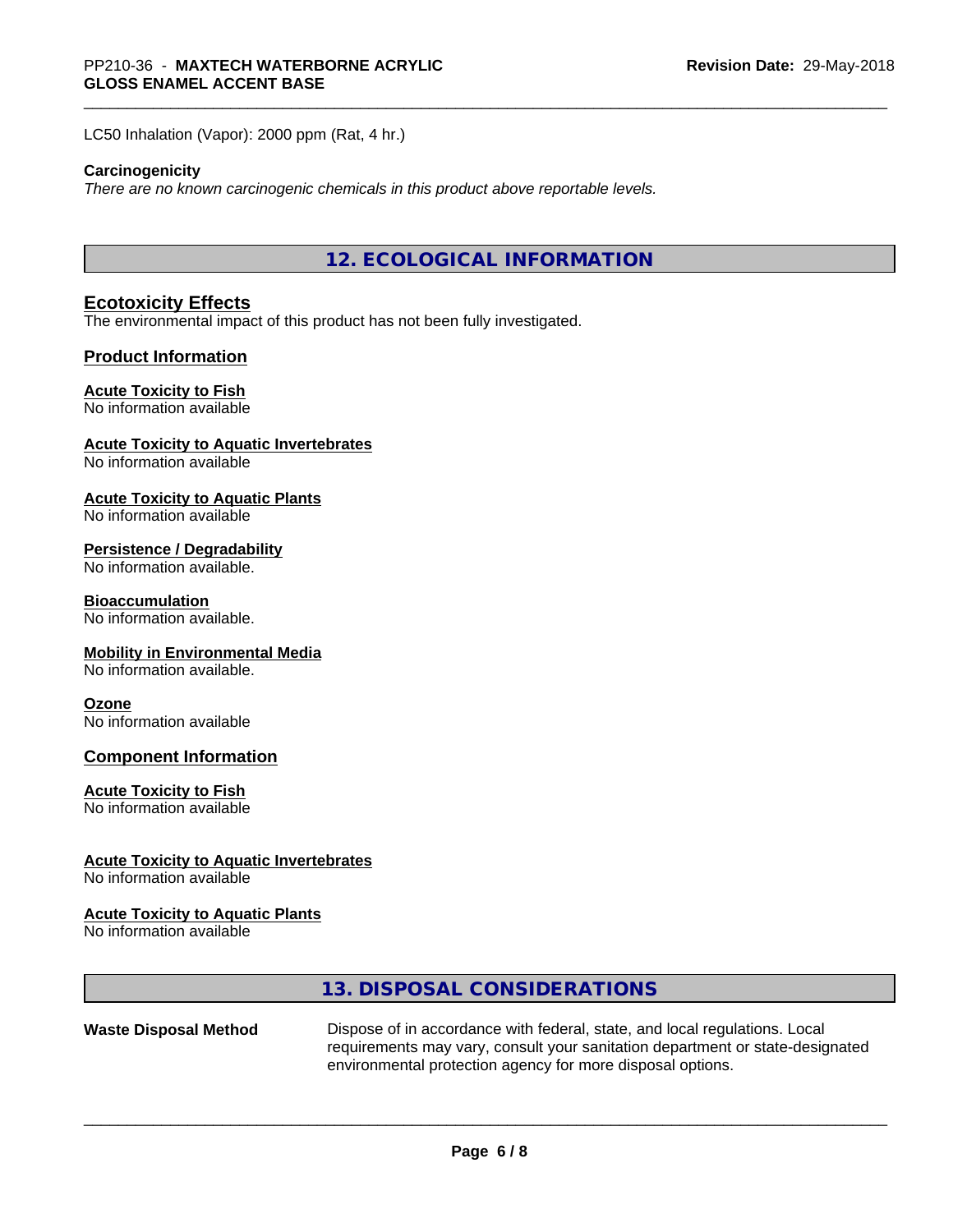|                                  | 14. TRANSPORT INFORMATION                  |
|----------------------------------|--------------------------------------------|
| <b>DOT</b>                       | Not regulated                              |
| <b>ICAO / IATA</b>               | Not regulated                              |
| <b>IMDG/IMO</b>                  | Not regulated                              |
|                                  | <b>15. REGULATORY INFORMATION</b>          |
| <b>International Inventories</b> |                                            |
| <b>TSCA: United States</b>       | Yes - All components are listed or exempt. |

| Yes - All components are listed or exempt |  |
|-------------------------------------------|--|
|                                           |  |

## **Federal Regulations**

**DSL: Canada** 

#### **SARA 311/312 hazardous categorization**

| Acute health hazard               | Nο |
|-----------------------------------|----|
| Chronic Health Hazard             | Nο |
| Fire hazard                       | Nο |
| Sudden release of pressure hazard | Nο |
| Reactive Hazard                   | N٥ |

#### **SARA 313**

Section 313 of Title III of the Superfund Amendments and Reauthorization Act of 1986 (SARA). This product contains a chemical or chemicals which are subject to the reporting requirements of the Act and Title 40 of the Code of Federal Regulations, Part 372:

| <b>Chemical name</b>              | CAS No.  | Weight-% | <b>CERCLA/SARA 313</b>     |
|-----------------------------------|----------|----------|----------------------------|
|                                   |          |          | (de minimis concentration) |
| Diethylene glycol monoethyl ether | 111-90-0 |          |                            |

#### **Clean Air Act,Section 112 Hazardous Air Pollutants (HAPs) (see 40 CFR 61)** This product contains the following HAPs:

*None*

## **US State Regulations**

#### **California Proposition 65**

**AN** WARNING: Cancer and Reproductive Harm– www.P65warnings.ca.gov

### **State Right-to-Know**

| Chemical | ⊺name | Massacl<br>---<br>---<br>nuscus | <b>Jerse</b> v<br>Nev <sup>.</sup> | Jann<br>าsvlvania |
|----------|-------|---------------------------------|------------------------------------|-------------------|
|          |       |                                 |                                    |                   |